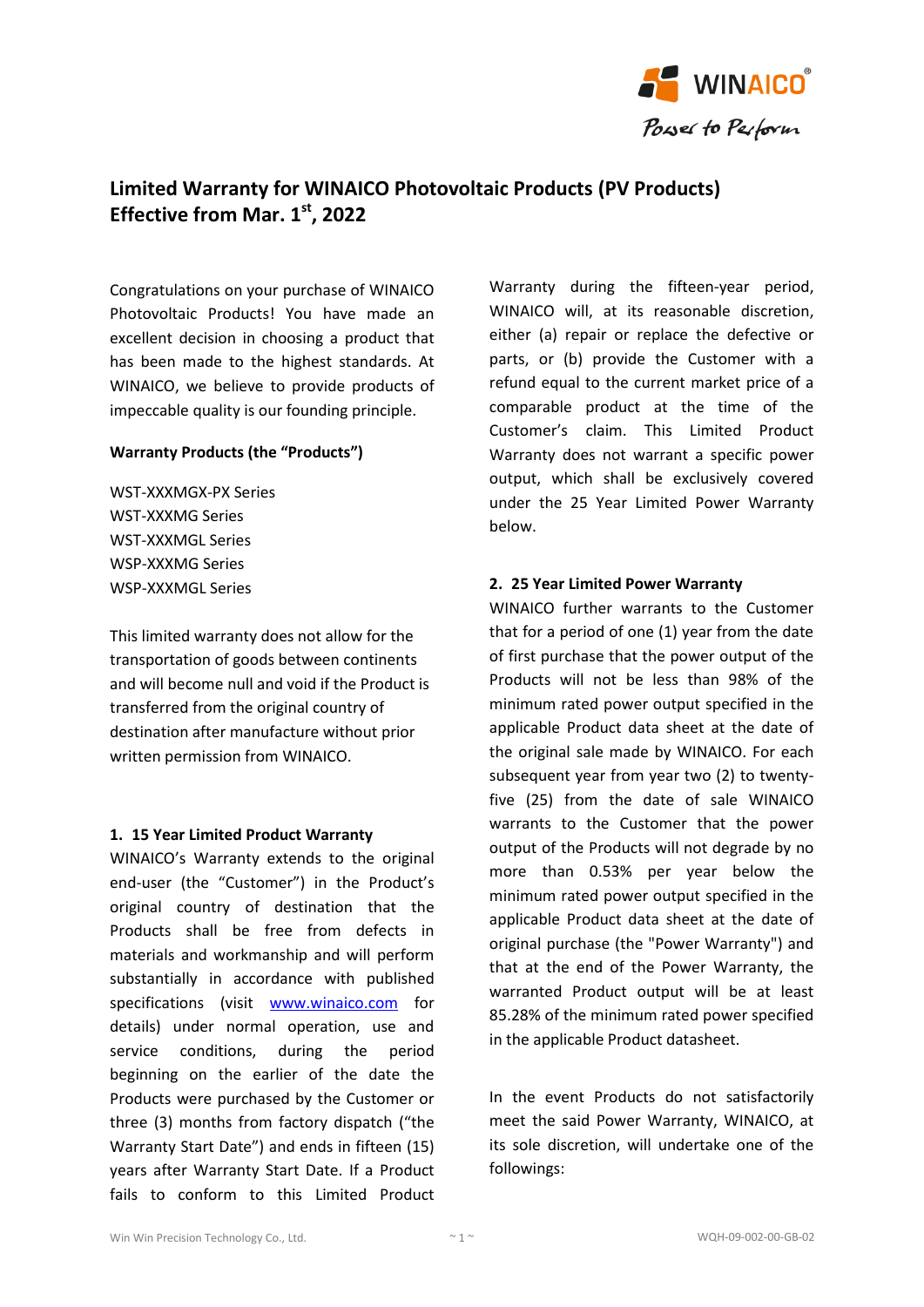

# Power to Perform

- a) Repair or replace Products or to provide additional Products at no cost to make up for power loss as determined in the manner stipulates under clause 3.4; or
- b) Pay compensation equivalent to the cost at the date of the claim was made for additional Products required to compensate Excess Power Loss as described in clause 3.4.
- c) If the originally supplied Product type is no longer in production then WINAICO, at its discretion, can provide equivalent Product(s) to compensate for Excess Power Loss. For determination of power degradation, Products shall be tested with a WINAICO approved Flasher. and results at STC conditions shall be compared to the power listed on the Product label (measurement tolerance of +/- 3%).
- d) Pay compensation equivalent to the amount calculated based on the Product's original purchase price with 4% annual depreciation from the date of the first purchase to the date the claim is made. If the customer fails to provide the original invoice, then the price shall be based upon the then current per watt market price of a comparable PV module in a similar market.

## **3. General Conditions, Exclusions and Limitations**

3.1) The limited warranty stated herein is in lieu of all other expressed warranty. Except stipulated otherwise by local statutory regulation, WINAICO makes no other warranties, express or implied with respect to the Product covered under this Warranty, in no event shall WINAICO be liable for direct or indirect, incidental or consequential damages resulting from any defect in Product even if WINAICO has been advised of the possibility of such damages or be liable for Product's warranty that EXTEND BEYOND THE

APPLICABLE WARRANTY PERIOD IDENTIFIED IN CLAUSES 1 AND 2 ABOVE. No seller of the Products nor any other person is authorized to make any warranties other than those set forth herein or to extend the duration of the Limited Product or Limited Power Warranties beyond the periods set forth above, on behalf of WINAICO.

3.2) Under no condition shall WINAICO's liability for non-conforming Product or damages arising out of any defect of the Product exceed the price paid by the customer for any particular Product involved.

3.3) Claims under the Limited Warranty must be received by WINAICO within the valid warranty period for this Limited Warranty to be effective. The sales receipt from the first Customer purchase, or other reasonable documentary proof, is required to establish the Warranty Start Date. If the Customer is unable to provide the sales receipt for the warranty claim then Product's factory dispatch date shall be the Warranty Start Date. The Limited Warranty extends only to the original Customer or, as long as the Products remain installed at the site where they were first installed, any person to whom title to the Products has been transferred ("Claimant").

3.4) Regarding Power Loss Claim under clause 2 of this Agreement, the determination of Excess Power Loss shall be conducted by testing procedures approved by WINAICO and, at WINAICO's option, tested under the supervision of authorized WINAICO personnel but will only apply if the power loss is more than 2% during the first (1) year or more than 0.53% per year degradation for years two (2) to twenty-five (25) and which is determined by WINAICO to be due to defective materials or workmanship with respect to the Products.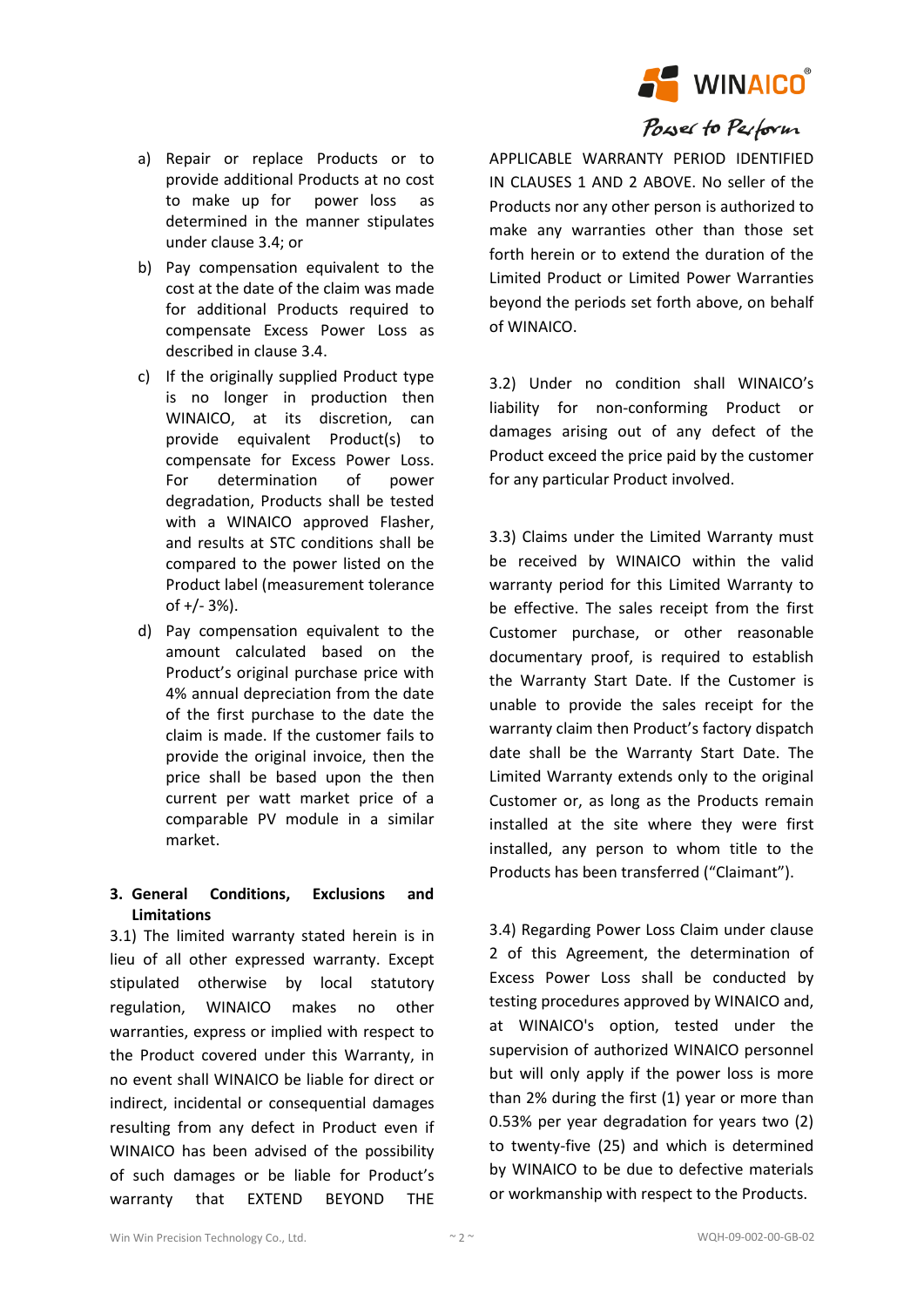

3.5) The Limited Warranty does not apply to any Product (including its cable/fixing) which have been subjected to or met any of the following conditions:

- a) Alteration, repair, or modification without the expressed, prior written consent of WINAICO.
- b) Remove Product from its first installed site or reinstallation at a new site
- c) Non-observance of WINAICO's Installation and User Manual or Product's installation is not carried out by WINAICO's certified Installer.
- d) Misuse, abuse, neglect, or accident in storage, transportation, handling, installation, application, use, or service, including but not limited to, damage caused to Product due to insufficient, inappropriate, or unprotected fixing used in the installation.
- e) Damage caused by lightning, flood, fire, or any other acts of nature. Furthermore, electrical surges, vandalism or other acts of violence and intervention by third parties, tampering, accidental breakage, mold discoloration, conditions arising out of or associated with exceeding maximum voltage tolerance, damage arising from exceeding Product's wind or snow load specifications, damage from persons, insects, animals, industrial chemical exposure, glass breakage from impact, damage(s) caused by freezing/low temperature or other events beyond WINAICO's control, including without limitation any technological or physical event or condition that is not reasonably known or understood at the time the Customer purchased the Products
- f) Installation on mobile platforms or in a marine environment such as if Product is positioned in or on the water; direct contact with corrosive agents or saltwater; pest damage; or malfunctioning PV system

components and other operating conditions, which are not expressly allowed in the Installation and User Manual

- g) Alteration, removal, or obliteration of the original product label.
- h) Fading in frame color, weathering of glass coatings, and areas of discoloration around or over individual solar cells, back sheet or on any part of the Products which is due to external factors or any other cosmetic change/variation which do not cause power output lower than what is stipulated under the Power Warranty.
- i) In addition, this Limited Warranty does not cover glass broken or cosmetic blemishes including the formation of micro-cracks caused by installation, transportation, or due to the normal wear and tear of Products.
- j) Lastly, any formation of hot spot caused by micro-crack(s), foreign material on the surface of the module, shadow of any kind or any alike obstruction of similar nature which obstructs the flow or the production of electricity is exempted under this Limited Warranty.

3.6) This Limited Warranty does not cover Product's installation and removal of defective Products, or reinstallation of repaired, replacement or additional Products, or the costs of any of the foregoing; and does not cover any other costs, lost profits or lost revenues associated with the performance or non-performance of defective Products; provided, however, that for accepted warranty claims, WINAICO shall be responsible for reasonable costs on a typical local standard associated with transporting defective, repaired, replacement or additional Products from and back to Claimant.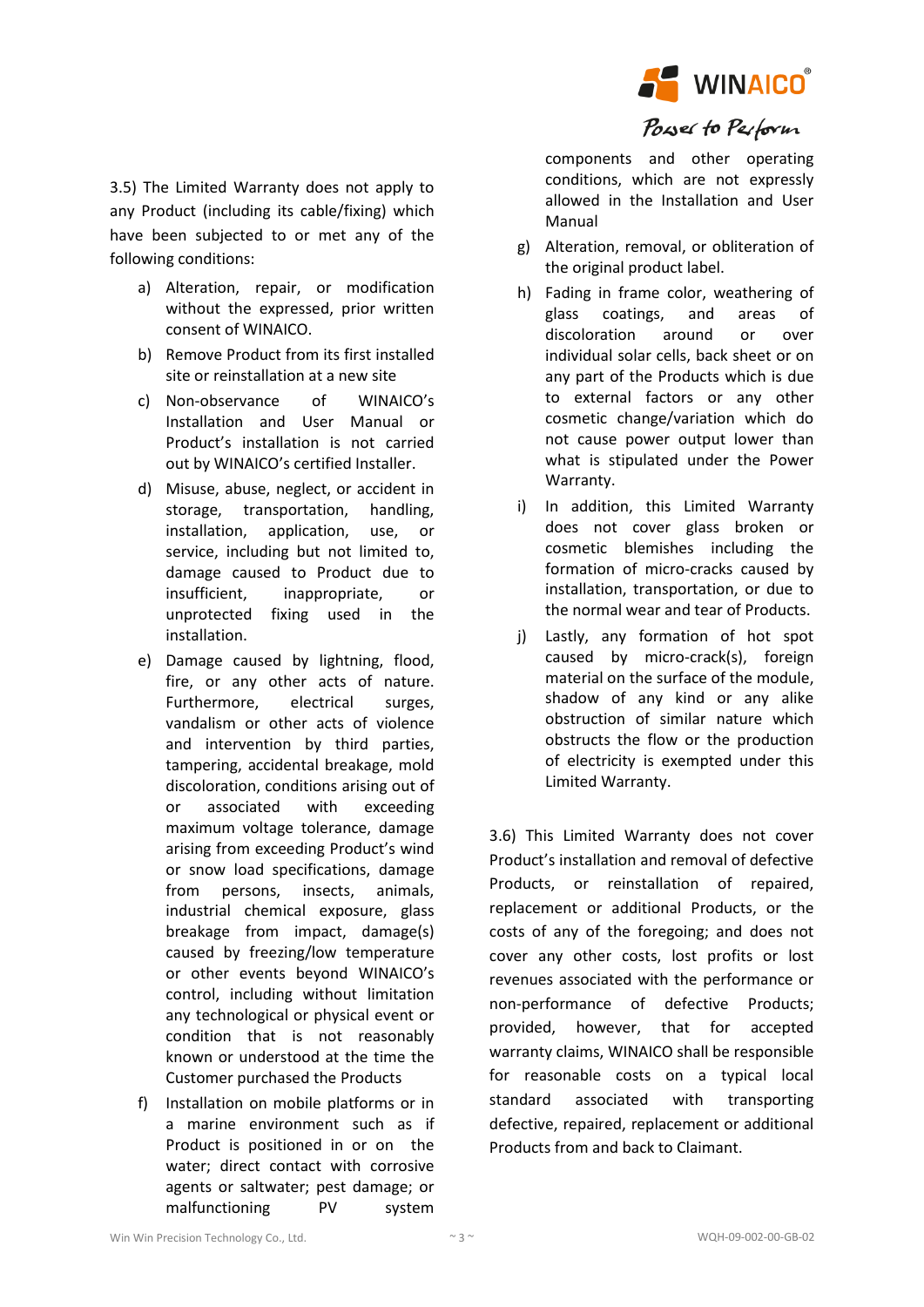

3.7) Any additional Products provided, and any Products repaired or replaced, by WINAICO under a warranty claim shall be covered by the same Limited Warranties and terms as the first Products purchased that were the subject of the claim; no warranty periods or terms shall be extended or renewed because of a warranty claim or remedy. The warranty period for the newly replaced or repaired Products is the remainder of the warranty period on the originally replaced/repaired Products. WINAICO shall make commercially reasonable efforts to replace defective Products with new or refurbished Products of the same or similar size and aesthetics but reserves the right to deliver another Product type in the event that WINAICO has discontinued production of the Product type that is the subject of the warranty claim provided, that such other Product type is compatible to the Customer's PV System. Replaced Products and parts shall become the property of WINAICO.

3.8) In no event shall this Limited Warranty be applicable to any Product with its purchase price not fully remitted to WINAICO (including its subsidiaries) by the buyer who obtained the modules from WINAICO directly ("Direct Customer"), or to Product which Claimant acquires from seller(s) who has any overdue payment toward WINAICO (including its subsidiaries). In the said events, WINAICO shall reject such claim but may inform the Claimant about the name and the full address of the Direct Customer or Seller who has failed to pay for the said modules or who has incurred overdue payment toward WINAICO.

Notwithstanding, in the event WINAICO rejects the claim for reasons stipulated in the previous paragraph, the Claimant may deposit the amount not paid or overdue by the Direct Customer/Seller for the Product(s) in question to be enrolled into this Limited Warranty,

provided other conditions under this Limited Warranty were also met.

## **4. Assertion of Claims**

4.1) To evoke warranty service, the Customer or other Claimant should promptly contact the seller, agent, or installer ("Seller") from which they purchased the Product(s) from, who will then provide instructions and forms for filing the claim. Customer shall provide, including but not limited to, the proof of purchase and fault information such as the serial number of the module in question, picture(s) of the alleged defect(s) and module, explicit description on nature of the defect(s) and other information depending on the claim, to Seller. WINAICO will not accept the return of allegedly defective Products unless prior written authorization has been given by WINAICO. Unless otherwise indicated, Products that have been authorized for return by WINAICO shall be shipped to a local Customer Service Center as designated by WINAICO.

4.2) Notice of the claim must be submitted to the relevant Seller within six weeks of the occurrence of the alleged defect. The return of Products for assessment is permitted only after the written consent of WINAICO has been received by the Customer.

4.3) If Product is found to be defective and is covered by this warranty, WINAICO will, at its sole discretion, do one or more of the following:

- a) Provide replacement of similar value or quality or refund to the customer base on the current price of a similar module on the market.
- b) If applicable, pay the installer for the maximum amount of \$50 for installing one module and the maximum of \$25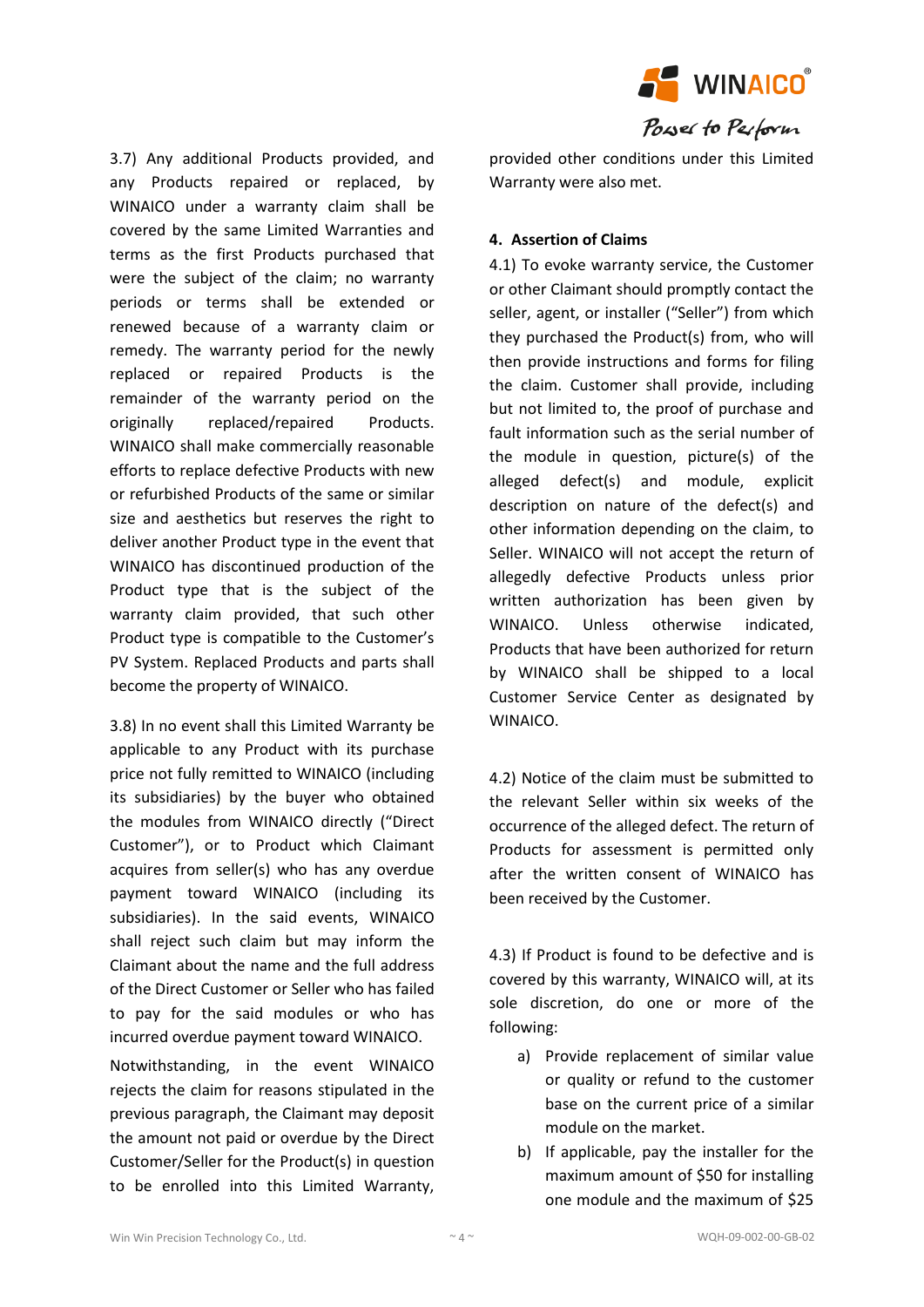

for each additional module arising out of or in connection with the same claim. The said "amount" shall include all costs associated with the claim (e.g. labor, material, etc.)

#### **5. Your Contacts:**

Any correspondence with WINAICO is to be conducted directly via the following addresses:

#### **Taiwan Headquarters**

Win Win Precision Technology Co., Ltd. 4F., No.180, Sec. 2, Gongdao 5th Rd., East, Dist. Hsinchu City 300, Taiwan [info@winaico.com](mailto:info@winaico.com)

#### **Regional support:**

#### **Germany Support**

WINAICO Deutschland GmbH Industriestraße 68, 97993 Creglingen, Germany Tel: +49 7933 700 300 [germany@winaico.com](mailto:germany@winaico.com)

## **Poland Support**

WINAICO Poland [poland@winaico.com](mailto:poland@winaico.com)

#### **Australia Support**

WINAICO Australia Pty Ltd 3/393 George Street, Sydney NSW 2000, Australia Tel: +61 2 8091 2771 [australia@winaico.com](mailto:australia@winaico.com)

## **USA Support**

WINAICO USA 960 Rand Road, Suite 200 E, Des Plaines, IL 60016, USA Tel: +1 847 460 5062 [usa@winaico.com](mailto:usa@winaico.com)

#### **Japan Support**

WINAICO Japan KK 7F Humax Ebisu Building, Ebisu Minami 1-1-1, Shibuya-ku 150-0022 Tokyo, Japan Tel: +81 3 5456 5798 [japan@winaico.com](mailto:usa@winaico.com)

## **6. Severability**

If a part, provision or clause of this "Limited Warranty for PV Products", or the application thereof to any person or circumstance, is held invalid, void or unenforceable by a competent court, such holding shall not affect all other parts, provisions, clauses or applications of this "Limited Warranty for PV Products", and such other parts, provisions, clauses or applications of this "Limited Warranty for PV Products" shall be treated as severable.

## **7. Disputes**

7.1) In case of any dispute under a warranty claim, the actual power output shall be determined for verification using Standard Test Condition (STC) only and measurement shall either be carried out by WINAICO internally or by a WINAICO recognized and appointed third-party testing institute. The laboratory measurement uncertainty will be applied to all actual power measurement results.

7.2) To the fullest extent permitted by law, any right of a claim (including but not limited to, legal action or proceeding) in connection with, or arising out of this Limited Warranty, shall be made solely and exclusively toward WINAICO's local entity where module(s) relating to such claim is installed and the said claim shall be governed by the local laws without regard to conflict of laws.

## **8. Limitation of Liability**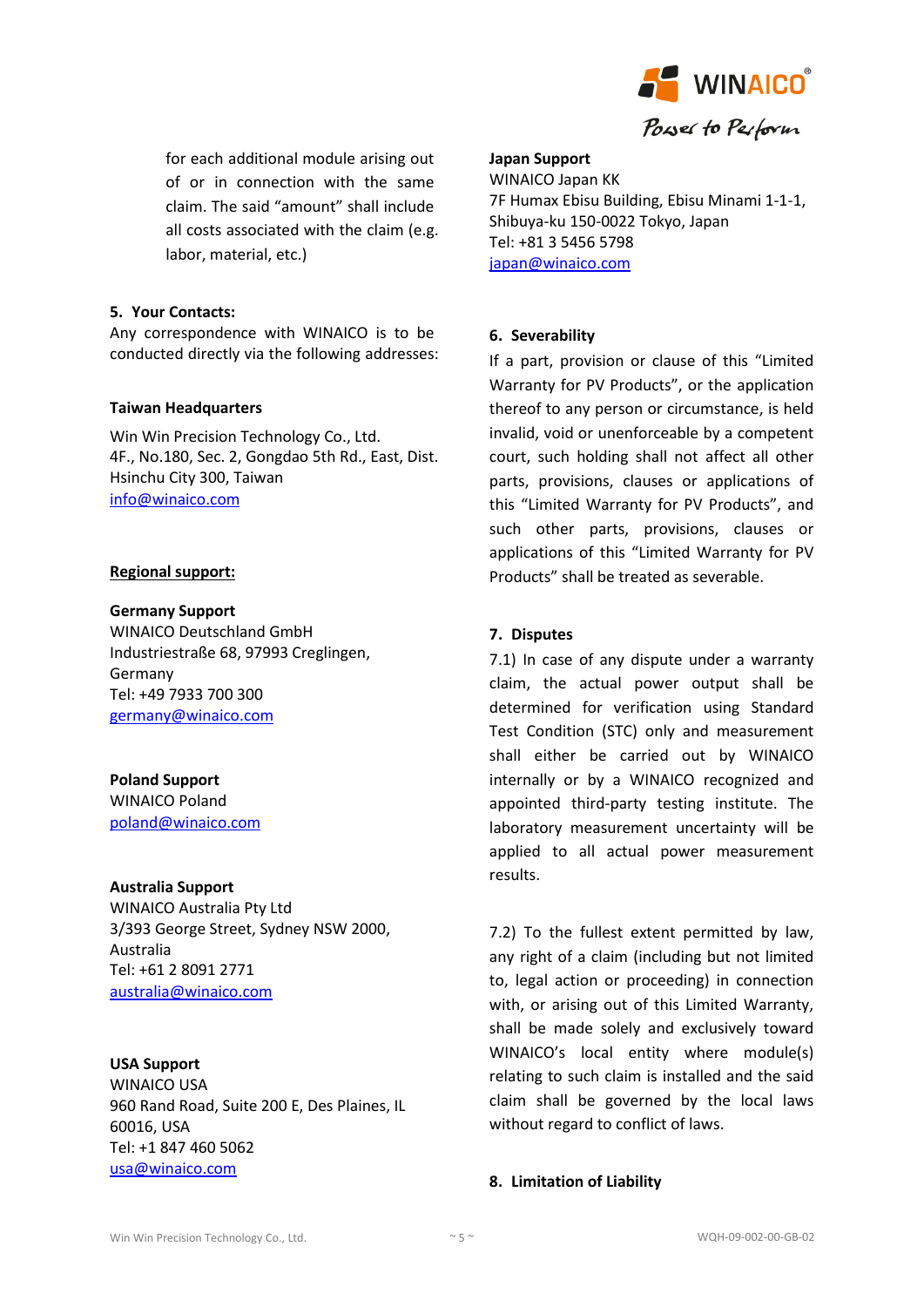

The Limited Product and Limited Power Warranties set forth herein shall be the sole and exclusive warranties granted by WINAICO, and shall be the sole and exclusive remedies available to the Customer or other Claimant for any breach of warranty, express or implied. Provision of remedies, in the manner and for the periods described herein, shall constitute complete fulfillment of all liabilities and responsibilities of WINAICO to the Customer and each other Claimant with respect to the Products. In no event shall WINAICO be liable for any consequential, incidental, special or punitive damages arising out of the product s or their installation, use, performance or nonperformance or any defect or breach of warranty, whether based on contract, warranty, negligence, strict liability or under any legal theory. Damages for loss of use, loss of profits, loss of revenues or loss of production are specifically excluded. Some states do not allow the exclusion or limitation of incidental or consequential damages, so the above limitation or exclusion may not apply to you. UNDER NO CIRCUMSTANCES SHALL WINAICO'S LIABILITY FOR NONCONFORMING PRODUCTS EXCEED THE PURCHASE PRICE PAID BY THE CUSTOMER FOR THE PARTICULAR PRODUCTS INVOLVED, PLUS REASONABLE TRANSPORTATION COSTS.

#### **9. Miscellaneous**

If any part or provision of this WINAICO Product Limited Warranty, or the application thereof to any person or circumstance, is held invalid, void or unenforceable, such holding shall not affect any other parts, provisions or applications of this WINAICO Product Limited Warranty, which shall remain in full force. This Limited Warranty is available in multiple languages. If, for any reason, there is a conflict between the English-language version and any other version, the English-language version shall prevail to the extent that such

discrepancy is the result of an error in translation.

# **10. Terms and Conditions for Online Registration on Extended Warranty**

Notwithstanding the above, your module may also be eligible to receive an Extended Warranty provided the following terms and conditions were also met. Please visit: (https://www.winaico.com/terms-andconditions) for specific detail and eligibility. The following terms and conditions are subject to change without further notice.

# **Terms and Conditions for Online Registration on Extended Warranty**

The following terms and conditions on extending the warranty period (hereinafter "Extended Warranty") are applicable for the original owner of WINAICO photovoltaic module ("Product") to extend the warranty period of WINAICO solar module for additional 10 years i.e. from the original 15 years to 25 years from the manufacture date. Unless explicitly stipulated hereunder, the terms and conditions of "Limited Warranty for WINAICO Photovoltaic Products" (hereinafter "Limited Warranty") for the specific region the module is installed, shall remain unaffected and effective. Remedies set forth under the said Limited Warranty remain as the sole and exclusive remedies, and the warranty period in this Extended Warranty shall not extend beyond the period set forth therein, nor will a new warranty period begin, upon repair, replacement at WINAICO's sole option under the Limited Warranty and this Extended Warranty.

This Extended Warranty is valid provided the following terms and conditions are met. Unless explicitly stipulated hereunder, this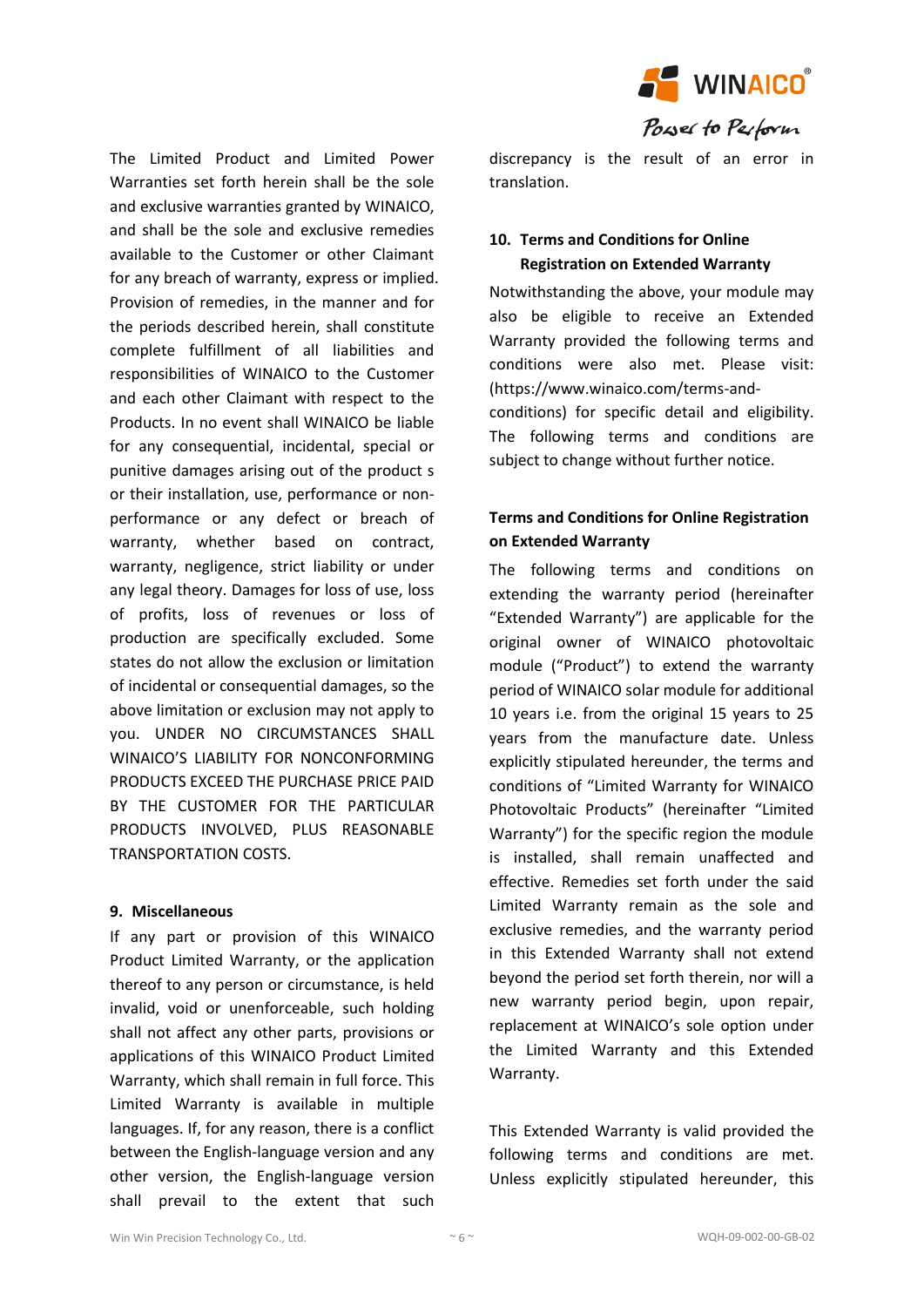

Extended Warranty is not applicable to any other WINAICO photovoltaic module type.

## 10.1) Regions

This Extended Warranty is exclusively available to the customer(s) of WINAICO photovoltaic modules in the following regions:

- a) Europe: Austria, Belgium, Bulgaria, Croatia, Republic of Cyprus, Czech Republic, Denmark, Estonia, Finland, France, Germany, Greece, Hungary, Ireland, Italy, Latvia, Lithuania, Luxembourg, Malta, Netherlands, Poland, Portugal, Romania, Slovakia, Slovenia, Spain, Sweden, Switzerland, and the UK.
- b) Asia Pacific: New Zealand, Malaysia, Australia, New Caledonia, Fiji.
- c) United States.

## 10.2) Applicable Module Types

The Extended Warranty is exclusively available for the following module types from WINAICO:

- a) WSP-MG/WST-MG/WSP-MGL/WST-MGL/WST-MGX-PX series with 320W or higher power output.
- b) Notwithstanding the above, this Extended Warranty does not apply to module(s) sold AS IS, module(s) not obtained from WINAICO's authorized installer or modules' installation didn't comply with WINAICO's installation manual.
- c) Eligible module types are subject to change without prior notice. Please consult your local Seller or WINAICO for the latest information.

## 10.3) Eligibility

a) The Extended Warranty is only applicable to the original purchaser and it shall be void if the module is transferred or sold to another owner.

- b) In order to make a claim under the Extended Warranty, the claimant must provide the following documents to the original installer of the module(s) to be claimed:
	- I. Original invoice of the module(s) to be claimed.
	- II. Flash list with all the serial numbers of the module to be claimed.
	- III. Electrical design and drawing of the photovoltaic system in which the module is installed.
	- IV. Extended Warranty Registration Certificate. This certificate will be available to the original owner who has completed the online registration for this Extended Warranty.
- c) This Extended Warranty is not applicable to module(s) without the Registration Certificate or if the original purchaser didn't complete the online registration within 1 (One) year after the initial purchase.
- 10.4) Assertion of Claim(s)
- a) A claimant shall submit all the required documentation listed in clause 3 of this Agreement to the seller who claimant initially purchased the module(s) from (hereinafter "Original Seller") when asserting claim(s) under this Agreement. This Extended Warranty is considered void if without complete documentation.
- b) Any claim related to Extended Warranty shall be submitted from the claimant through Original Seller to WINAICO.
- c) WINAICO reserves the right to reject any claim submitted under this Extended Warranty if without complete documentation stipulated under clause 3 of this Agreement and if the claim is not submitted to WINAICO by the Original Seller.